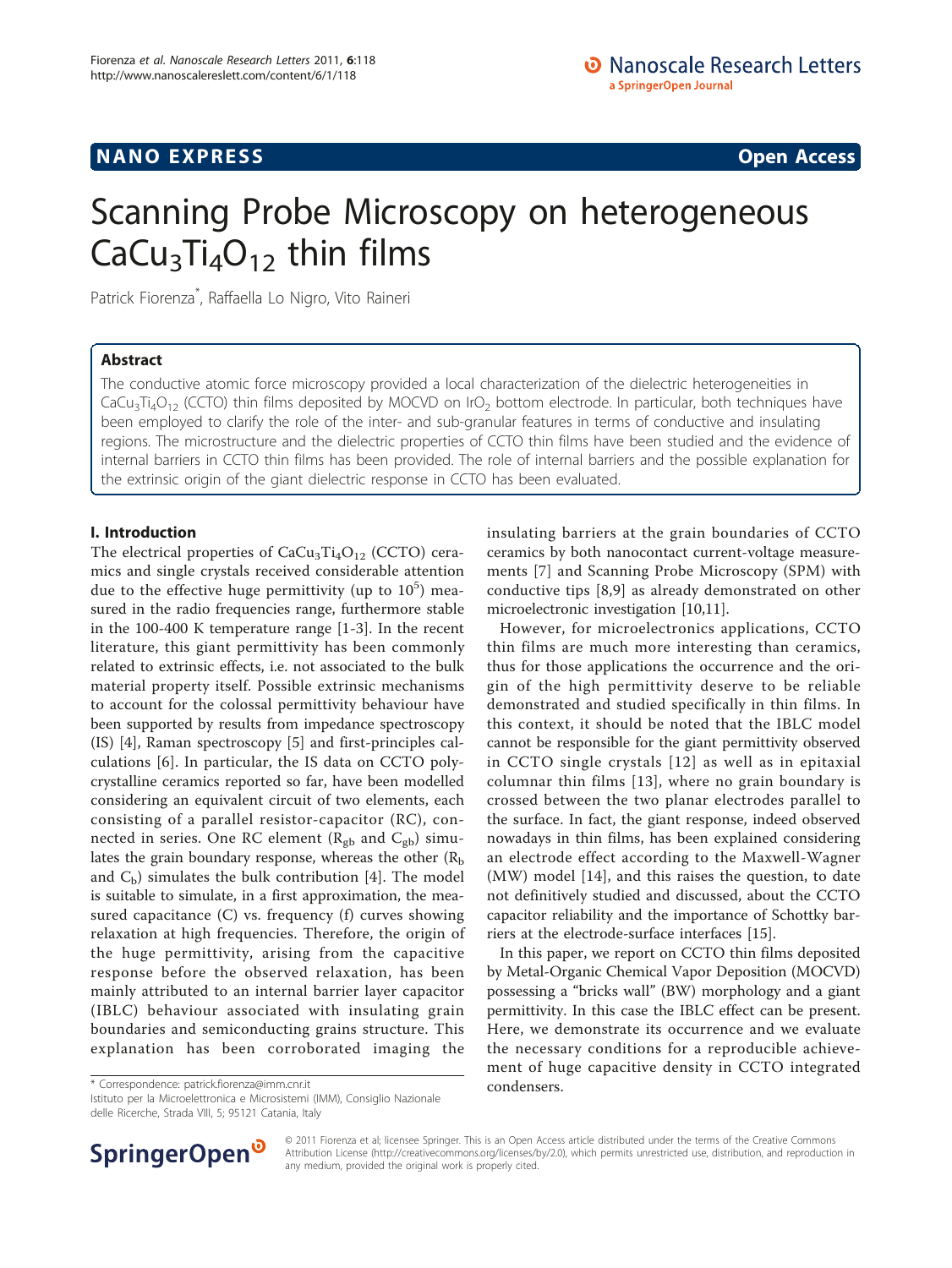#### <span id="page-1-0"></span>II. Experimental

CCTO films have been deposited by a two-steps MOCVD processes on IrO<sub>2</sub>/Ir/TiO<sub>2</sub>/SiO<sub>2</sub>/Si substrate using the condition parameters described elsewhere and 180 minutes deposition time [[16](#page-3-0)-[18\]](#page-3-0).

The electrical characterization at nanometre scale was performed by a VEECO D3100 atomic force microscope (AFM) equipped with a Nanoscope V controller and the Nanoman head operating in air, in contact mode and in closed loop condition, using the Conductive Atomic Force Microscopy (C-AFM) module. Standard experiments were carried out using Nanoworld boron doped diamond tips [[19-22](#page-3-0)]. Laser off measurements have been also carried out to exclude the influence of the laser on the reported electrical measurements at nanoscale.

The macroscopic capacitances versus frequency (C-f) measurements were carried out on  $Pt/CCTO/IrO<sub>2</sub>$  capacitors by adopting the Terman method and using a HP 4284A equipment at an AC voltage with a fixed amplitude of 50 mV. The test devices have been fabricated with top electrodes having an area of  $10^4 \mu m^2$  obtained by a photolithographic lift-off process of the sputtered platinum layer.

The macroscopic characteristics were collected at different temperatures, in a range from 298 to 473 K.

#### III. Results

Several papers reported on CCTO thin films grown by PLD (Pulsed Laser Deposition) or others physical methodologies presenting columnar morphologies (Figure 1a) where no barriers parallel to the electrodes are present similarly to single crystal [[23,24](#page-3-0)]. Our CCTO thin films have been grown on  $IrO<sub>2</sub>/Ir/TiO<sub>2</sub>/SiO<sub>2</sub>/Si$  substrate by MOCVD, a more industrial friendly technique. They are polycrystalline with rounded grains about 100 nm wide. The film morphology is similar to that observed in ceramics, called "bricks wall" (BW) morphology, and is characterized by many grain boundaries parallel to the electrode surface (Figure 1b) in contrast with the typical columnar growth (Figure 1a) observed in CCTO films deposited by PLD.

Capacitance vs. frequency (C-f) curves have been measured in the  $10^2$ - $10^6$  Hz range and at different temperatures from 298 up to 473 K. Typical capacitance versus frequency curves (Figure 2) have been collected at several temperatures and both point out to a peculiar temperature dependent relaxation behaviour: the relaxation frequency increases upon increasing temperature. This trend, observed by macroscopic measurements, is similar to that found in CCTO ceramics, thus it could be also interesting the comparison of the dielectric behaviours at nanoscale.

The nanoscale mapping of the electrical response is reported in Figure [3](#page-2-0) at room temperature. It was carried



 $P<sub>t</sub>$ 

a)

rent map (a) has been collected on the bare CCTO thin film surface. Insulating grain boundaries and conducting grains are clearly visible (Figure [3a\)](#page-2-0). This dielectric structure recalls the CCTO ceramics considering also the BW morphology. Further details have been provided by the current versus voltage (I-V) curves, locally collected by C-AFM on a 10x10 matrix points, each spaced of 200 nm. The I-V curves clearly belong to two families as reported in the related histogram (Figure [3b](#page-2-0)). The first family is centred at high current values and the second at quite lower current values. They can be

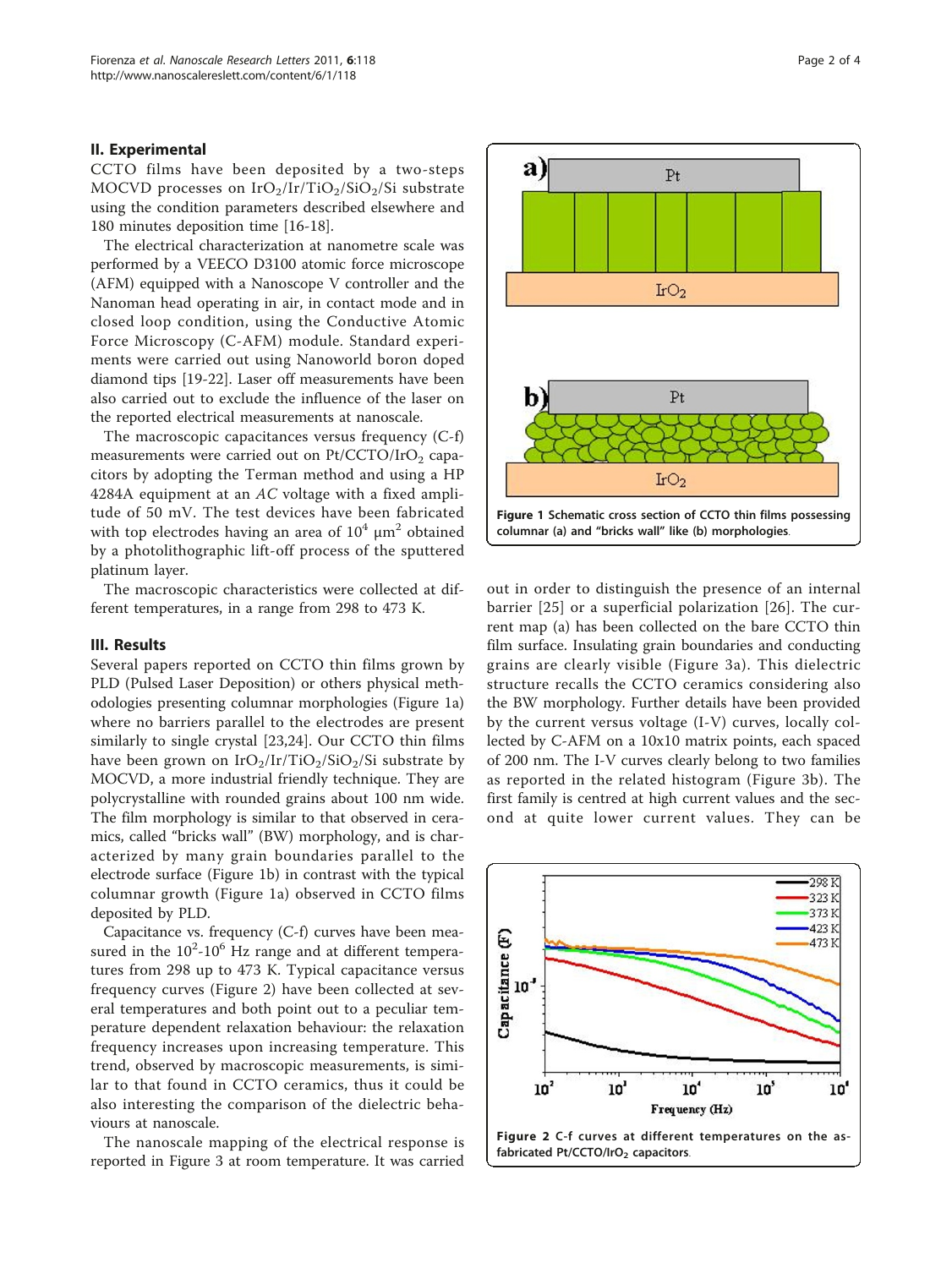<span id="page-2-0"></span>

respectively related to the current flowing through the grain (when the tip is statistically contacting a grain) or the grain boundaries (when the tip is occasionally contacting the grain boundaries). The current flowing through the grain boundaries is at least two orders of magnitude lower than in the grains as already observed in CCTO polycrystalline ceramics [[27\]](#page-3-0).

The present CCTO films possess a BW structure with conducting grains surrounded by insulating grain boundaries, thus prompting to consider the IBLC model as a possible explanation for the observed temperature dependence of the relaxation frequencies.

## IV. Discussion

Previous reports [[26](#page-3-0),[27](#page-3-0)] have shown that the microstructure and the electrical properties of CCTO ceramics are strongly dependent on processing conditions. In fact, the grain size increases with increasing the sintering temperature and/or the processing time as well [[26,27\]](#page-3-0). The presence of the IBLC effect on CCTO ceramics has been also reported and related to the synthesis conditions.

The fabrication of "bricks wall" CCTO thin films encourages the analogy with the ceramics (not possible for columnar films). Both the presence of a temperature relaxation frequency dependence (Figure [2a](#page-1-0)) and the presence of insulating grain boundaries surrounding semiconducting grains (Figure 3a) urges the use of the IBLC model to explain the giant permittivity response in thin films.

Considering now the dielectric characteristics (Figure [2](#page-1-0)) when the IBLC is present, the temperature dependent relaxation frequency can be used to study the electrical properties of the grain boundaries. Their barrier height can be determined by measuring the current flowing in a wide temperature range (298-473 K). In fact, the presence of internal barriers can be related to a hopping transport model inducing a thermal activated conductivity [\[7\]](#page-3-0). The Arrhenius plot of the measured conductivity allowed to estimate the grain boundary barrier activation energy, it is  $E_a \sim 0.25$  eV. This measured activation energy for the conduction in the CCTO films is lower than found in ceramics [[26](#page-3-0),[27](#page-3-0)]; this discrepancy can be essentially explained by the different conducting/insulator volume fraction in the two cases due mainly to the huge difference in the grain size.

Finally, it is noteworthy that remarkable high capacitance density (about 100 nF/mm<sup>2</sup>) can be achieved at room temperature with a reasonable dispersion factor  $(tan\delta < 1$  at 1 MHz) and in a wide frequency range  $(10^2 - 10^6 \text{ Hz})$  at 473 K.

### V. Conclusion

CCTO thin films presenting a BW structure have been fabricated by MOCVD. In these films the main mechanism has been proposed for the explanation of the extrinsic giant permittivity response. The presence of the IBLC effect was demonstrated. Remarkable high capacitance density (about 100  $nF/mm^2$ ) can be achieved at room temperature.

#### Acknowledgements

The authors wish to thank Mr. Salvatore Di Franco of the CNR-IMM of Catania for assisting in lithographic processes. This work has been supported by European Union under the project NUOTO (New Materials with Ultrahigh k dielectric constant fOr TOmorrow

wireless electronics). NMP3-CT-2006-032644.

#### Authors' contributions

PF carried out the electrical characterization and conceived of the study. RL performed the film deposition and conceived of the study. VR conceived of the study and participated in its design and coordination section. All authors read and approved the final manuscript.

#### Competing interests

The authors declare that they have no competing interests.

Received: 8 September 2010 Accepted: 4 February 2011 Published: 4 February 2011